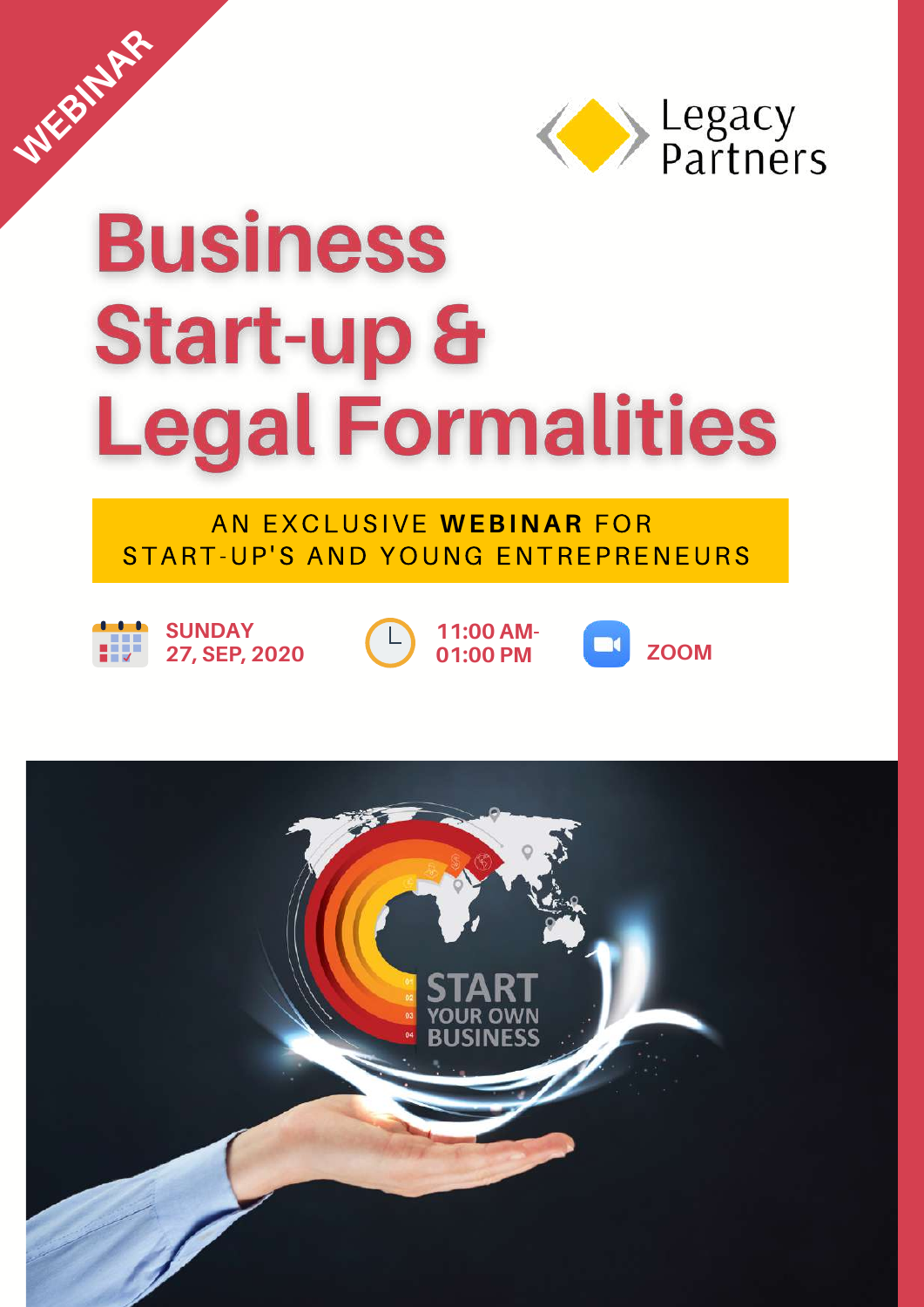# **Have you got an idea for a business? Why not get started now ?**

Legacy Partners presents an exclusive webinar on 'Business Start ups and Legal Formalities' for the Young entrepreneurs and startups. This Webinar shall cover various legal aspects including registration, licenses, funding, taxation, intellectual properties etc.

### **Topics Covered**

- Planning your Start-up
- Choosing the right legal structure for your startup.
- Comparison between (a) Company (b) Limited Liability Partnership (LLP)

(c) Partnership Firm (d) Proprietorship Firm (e) One Person Company.

- Protect your ideas & innovation?
- Licenses required for starting a business.
- Co-founders and promoters agreement.
- Tax planning and benefits.
- Goods and Service Tax (GST)
- Funding & Investment options.
- Special Economic Zones (SEZ) & Registration.
- Import & Export formalities.
- MSME and Startup India registration & benefits.
- Labour law matters
- How to maintain Books of Accounts and statutory records.
- Yearly filings of returns and compliance.
- Open Forum, Q &A

## **Medium of Instruction**

Malayalam